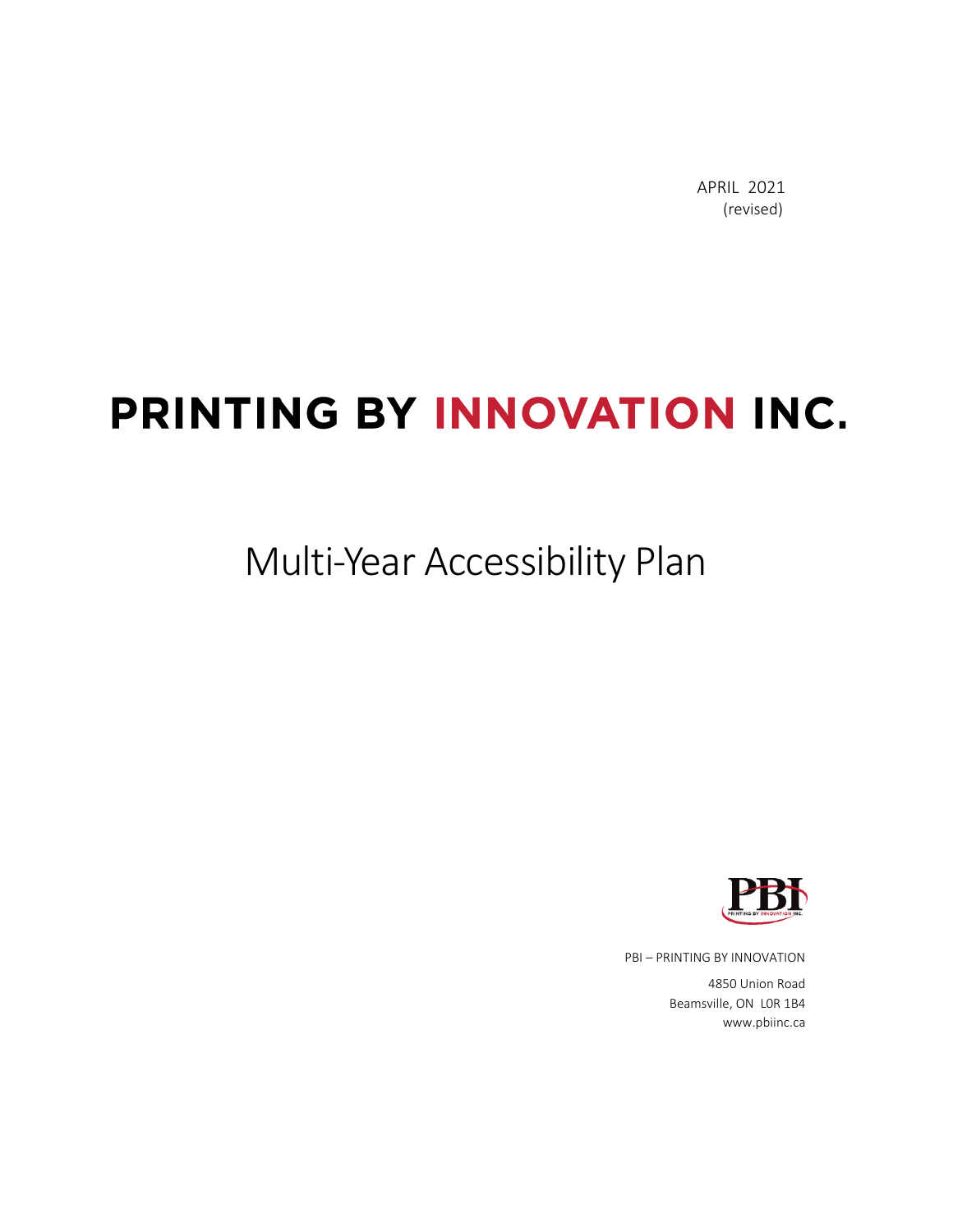## PBI Multi Year Accessibility Plan  $2015 - 2021$

(2015 – PBI became an employer of 50+ employees)

#### Introduction and Statement of Commitment

In 2005, the government of Ontario passed the Accessibility for Ontarians with Disabilities Act (the "AODA"). It is the goal of the Ontario government to make Ontario accessible by 2025. The Integrated Accessibility Standards Regulations ("IASR") under the AODA requires that effective January 1, 2014, PBI shall establish, implement, maintain and document a multi-year accessibility plan which outlines the organization's strategy to prevent and remove barriers for persons with disabilities and to meet its requirements under the IASR.

Under the IASR, the following accessibility standards set certain requirements that are applicable to PBI Inc.:

- Customer Service
- Training
- Information and Communication
- Employment
- Design of Public Spaces

This multi-year plan outlines PBI's strategy to prevent and remove barriers to address current and future requirements of the IASR, and in order to fulfill PBI's commitment as outlined in PBI's Accessibility Policy.

In accordance with the requirements set out in the IASR, PBI will:

- Establish, review and update this plan
- Post this plan on PBI's website
- Report as required on its public website on the progress of the implementation of this plan
- Provide this plan in an accessible format, upon request
- Review and update this plan at least once every five years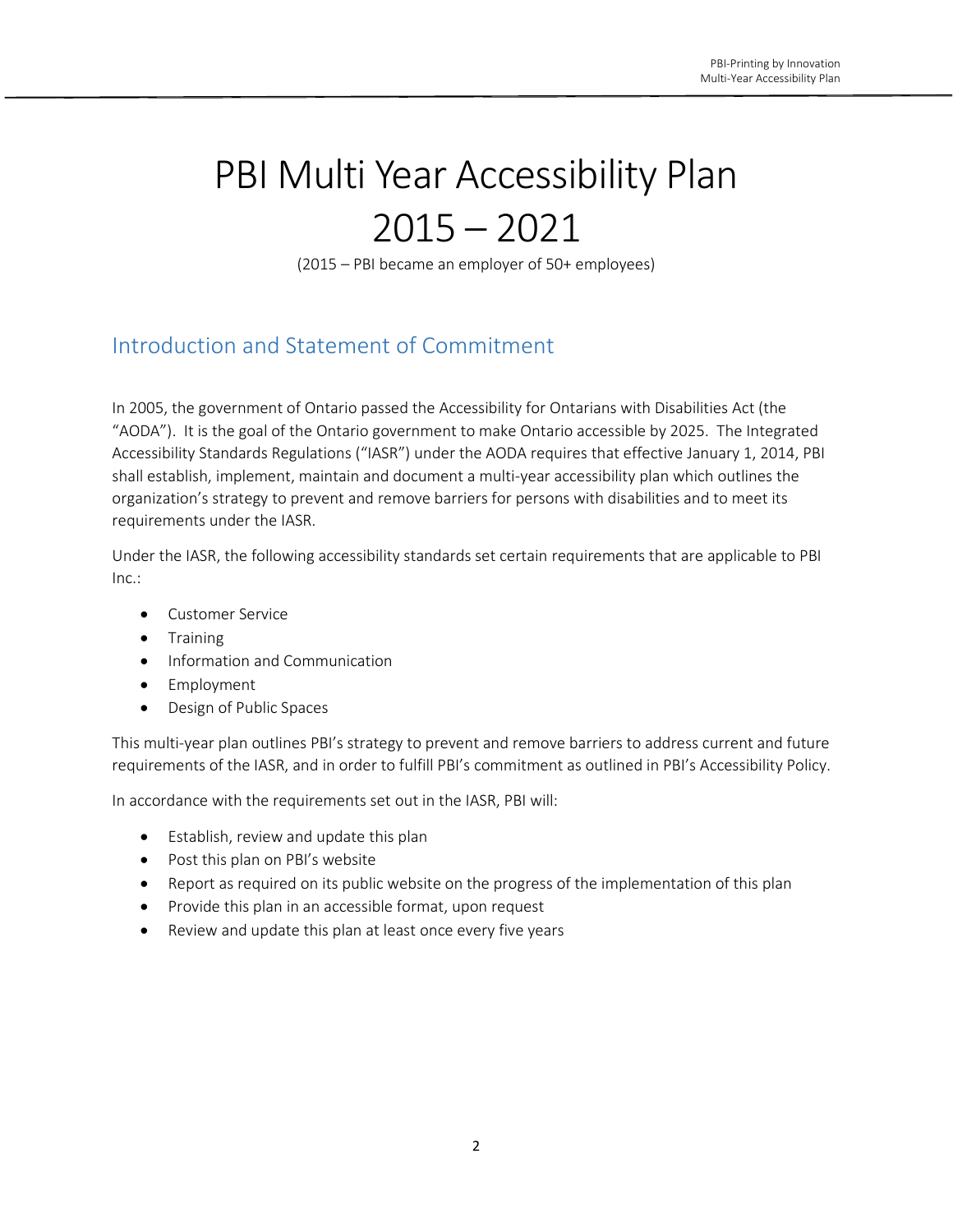#### Summary of Contents

- 1. Accessibility Standards for Customer Service
	- i. Establishment of Policies and Procedures
		- (1) Assistive devices
		- (2) Service animals
		- (3) Support persons
		- (4) Communication
		- (5) Notice of service disruption
		- (6) Feedback
		- (7) Training
- 2. Integrated Accessibility Standards
	- i. General
		- a) Accessibility Policies
		- b) Accessibility Plans
		- c) Training
	- ii. Information and Communication Standards
		- a) Emergency Response Information
		- b) Accessible Formats and Communication Supports
		- c) Accessible Websites and Web Content
		- d) Feedback
	- iii. Employment Standards
		- a) Recruitment, Accommodation During Recruitment
		- b) Informing Employees of Supports
		- c) Workplace Emergency Response Information
		- d) Documented Individual Accommodation Plans/Return to Work Process
		- e) Performance Management, Career Development and Redeployment
	- iv. Design of Public Spaces
		- a) Accessible Outdoor Public Use Eating Areas
		- b) Exterior Paths of Travel
		- c) Off Street Parking Lots Accessible
		- d) Service Counters Waiting areas with fixed seating accessible
		- e) Maintenance of Accessible Elements of Public Spaces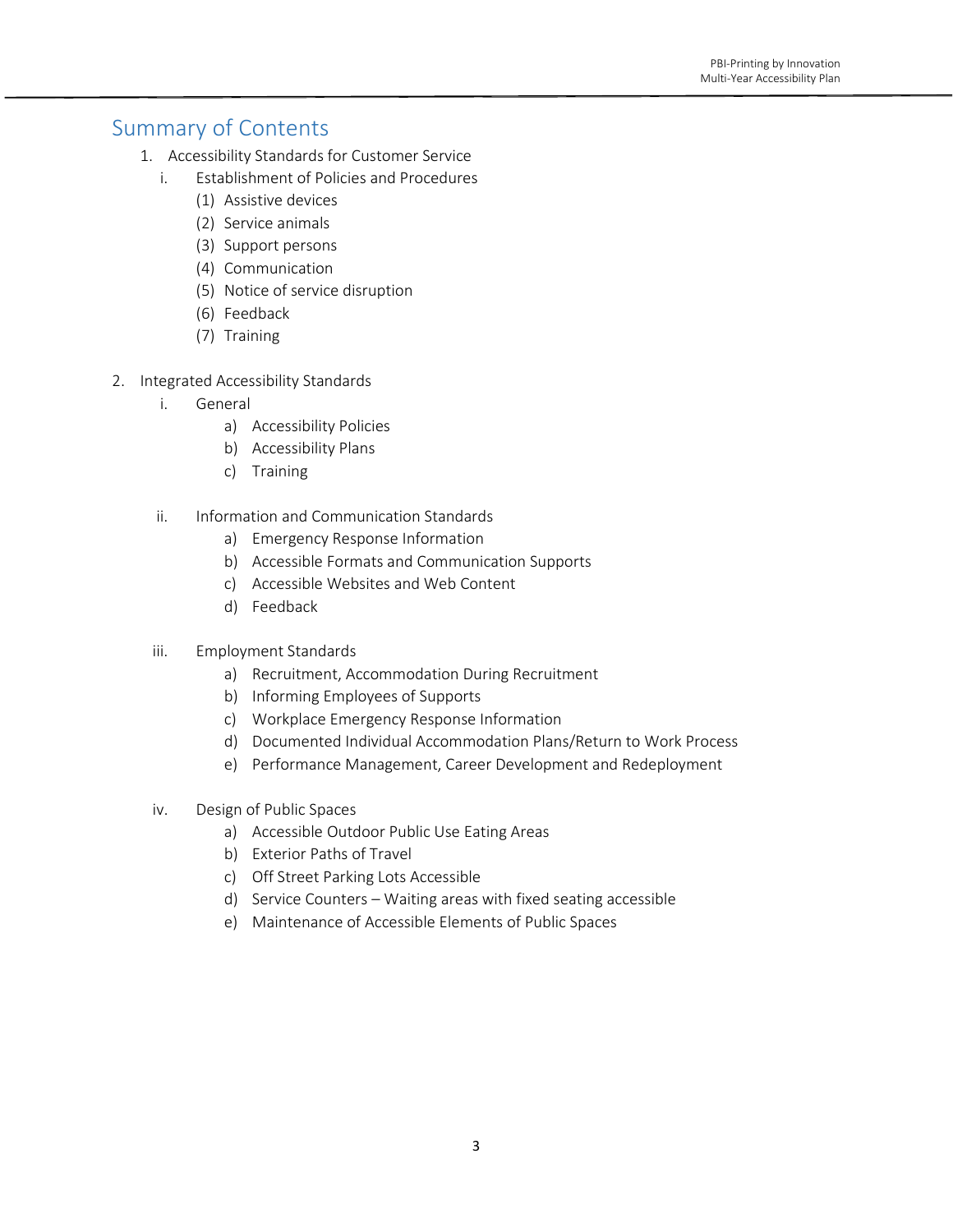### Accessibility Standards for Customer Service

#### *Commitment:*

PBI is committed to interacting, communicating and providing goods and services to members of the public which includes all persons with disabilities. We recognize people with disabilities may have different needs and we will in accordance with government guidelines, support the identification, removal and prevention of barriers for persons with disabilities.

| <b>Customer Service Standard</b>                        |                                                |                                                                                                                                                                                                                                                                                                                                                                    |                                |                    |
|---------------------------------------------------------|------------------------------------------------|--------------------------------------------------------------------------------------------------------------------------------------------------------------------------------------------------------------------------------------------------------------------------------------------------------------------------------------------------------------------|--------------------------------|--------------------|
| <b>AODA</b><br><b>Standard</b><br><b>Subsecti</b><br>on | <b>Action</b>                                  | Description                                                                                                                                                                                                                                                                                                                                                        | Status-<br>Completion<br>Date  | Compliance<br>Date |
|                                                         | Establishment of<br>Policies and<br>Procedures | All of PBI's policies and procedures have been drafted to<br>embody the four AODA principles of Dignity, Independence,<br>Integration and Equal Opportunity                                                                                                                                                                                                        | October<br>2015 and<br>ongoing | January<br>2012    |
|                                                         | <b>Assistive Devices</b>                       | PBI will train its employees to ensure they are familiar with<br>various types of assistive devices that may be used by<br>customers with disabilities while accessing our goods or<br>services                                                                                                                                                                    | October<br>2015 and<br>ongoing | January<br>2012    |
| General                                                 | Service Animals                                | PBI welcomes people with disabilities and their service<br>animals. Service animals are allowed on those parts of our<br>premises that are open to the public and not otherwise<br>excluded by law. If so excluded by law, PBI shall ensure that<br>other measures are available instead                                                                           | October<br>2015 and<br>ongoing | January<br>2012    |
|                                                         | <b>Support Persons</b>                         | A person with a disability who is accompanied by a support<br>person will be allowed to have that person accompany them<br>on our premises                                                                                                                                                                                                                         | October<br>2015 and<br>ongoing | January<br>2012    |
|                                                         | Communication                                  | PBI will communicate with people with disabilities in ways that<br>take into account their disability                                                                                                                                                                                                                                                              | October<br>2015 and<br>ongoing | January<br>2012    |
|                                                         | Feedback Process                               | Customers who wish to provide feedback on the way PBI<br>provides goods and services to people with disabilities can do<br>so in person, by phone, by fax, by email or submit an on-line<br>form. All feedback will be responded to within 5 business<br>days. Complaints will be addressed to HR and/or the<br>President                                          | October<br>2015 and<br>ongoing | January<br>2012    |
|                                                         | Training                                       | PBI has provided relevant training about the provision of its<br>goods or services to persons with disabilities. Training shall be<br>provided on an ongoing basis in connection with changes to<br>this policy. This process is also part of the new hire<br>orientation.                                                                                         | October<br>2015 and<br>ongoing | January<br>2012    |
|                                                         | Notice of Service<br>Disruption                | In the event of a planned or unexpected disruption to services<br>for customers with disabilities, PBI will notify customers<br>promptly by posting a notice at the front entrance of PBI as<br>well as on the website. Information about the reason for<br>disruption, its anticipated length of time and a description of<br>alternative services will be noted. | October<br>2015 and<br>ongoing | January<br>2012    |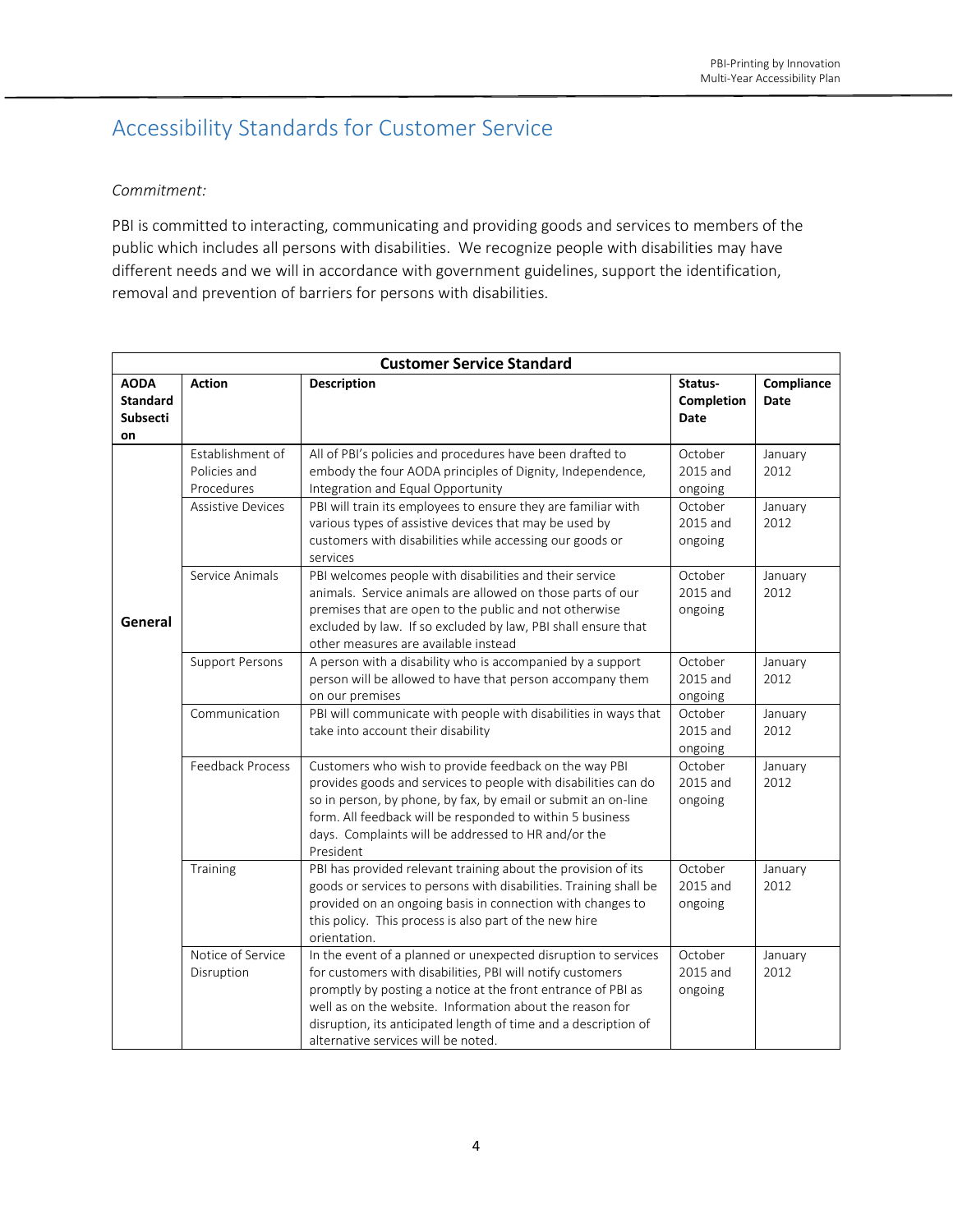### Integrated Accessibility Standards

| <b>Integrated Accessibility Standard</b>                   |                                                           |                                                                                                                                                                                                                                                                                                                                                                                                                                                                                                                   |                                |                     |
|------------------------------------------------------------|-----------------------------------------------------------|-------------------------------------------------------------------------------------------------------------------------------------------------------------------------------------------------------------------------------------------------------------------------------------------------------------------------------------------------------------------------------------------------------------------------------------------------------------------------------------------------------------------|--------------------------------|---------------------|
| <b>AODA</b><br>Standard<br>Subsection                      | Action                                                    | Description                                                                                                                                                                                                                                                                                                                                                                                                                                                                                                       | Status-<br>Completion<br>Date  | Complia<br>nce Date |
|                                                            | a.) Accessibility<br>Policies                             | PBI will develop, implement and maintain policies that meet<br>AODA requirements<br>Make the policy publicly available and provide an accessible<br>format upon request                                                                                                                                                                                                                                                                                                                                           | October<br>2015 and<br>ongoing | January<br>2014     |
| i.)<br>General                                             | b.) Accessibility<br>Plans                                | PBI will establish, implement, maintain and document a<br>multi-year accessibility plan, which will outline PBI's strategy<br>to prevent and remove barriers<br>Post multi-year accessibility pan on website and provide in<br>accessible format upon request<br>Review and update the plan at least once every five years                                                                                                                                                                                        | October<br>2015 and<br>ongoing | January<br>2014     |
|                                                            | c.)Training                                               | Develop appropriate training on requirements of IASR and<br>Human Rights Code as it pertains to persons with<br>disabilities.<br>Provide training as soon as practicable to all employees and<br>all other applicable persons who provide goods and services<br>on PBI's behalf.<br>A record of training is maintained with dates trained and<br>individuals trained<br>Training is provided on any changes to the prescribed<br>policies on an ongoing basis                                                     | October<br>2015 and<br>ongoing | January<br>2015     |
|                                                            | a.)Emergency<br>Response<br>Information                   | PBI has prepared emergency procedures and plans. These<br>can be made available in an accessible format or with<br>appropriate communication supports as soon as practicable<br>and upon request.                                                                                                                                                                                                                                                                                                                 | October<br>2015 and<br>ongoing | January<br>2012     |
| $\mathsf{ii}$ .<br>Information<br>and<br>Communicat<br>ion | b.)Accessible<br>Formats and<br>Communication<br>Supports | Provide or arrange for the provision of accessible formats<br>and communication supports upon request.<br>Consult with person making the request to determine the<br>suitability of the accessible format or communication<br>support.<br>Provide accessible formats and communication supports in<br>a timely manner that takes into account the person's<br>accessibility needs due to disability.<br>Notify the public about the availability of accessible formats<br>and communication supports (on website) | October<br>2015 and<br>ongoing | January<br>2016     |
|                                                            | c.)Websites and<br>Web Content                            | PBI is committed to ensuring that our internet websites and<br>its contents conforms with the WWW Consortium Web<br>Content Accessibility Guidelines ("WCGA") 2.0 Level AA<br>excluding live captions and pre-recorded audio descriptions.                                                                                                                                                                                                                                                                        | January<br>2021 and<br>ongoing | January<br>2021     |
|                                                            | d.)Feedback                                               | PBI will ensure that there is a process of receiving and<br>responding to feedback and feedback is in an accessible<br>format                                                                                                                                                                                                                                                                                                                                                                                     | October<br>2015 and<br>ongoing | January<br>2015     |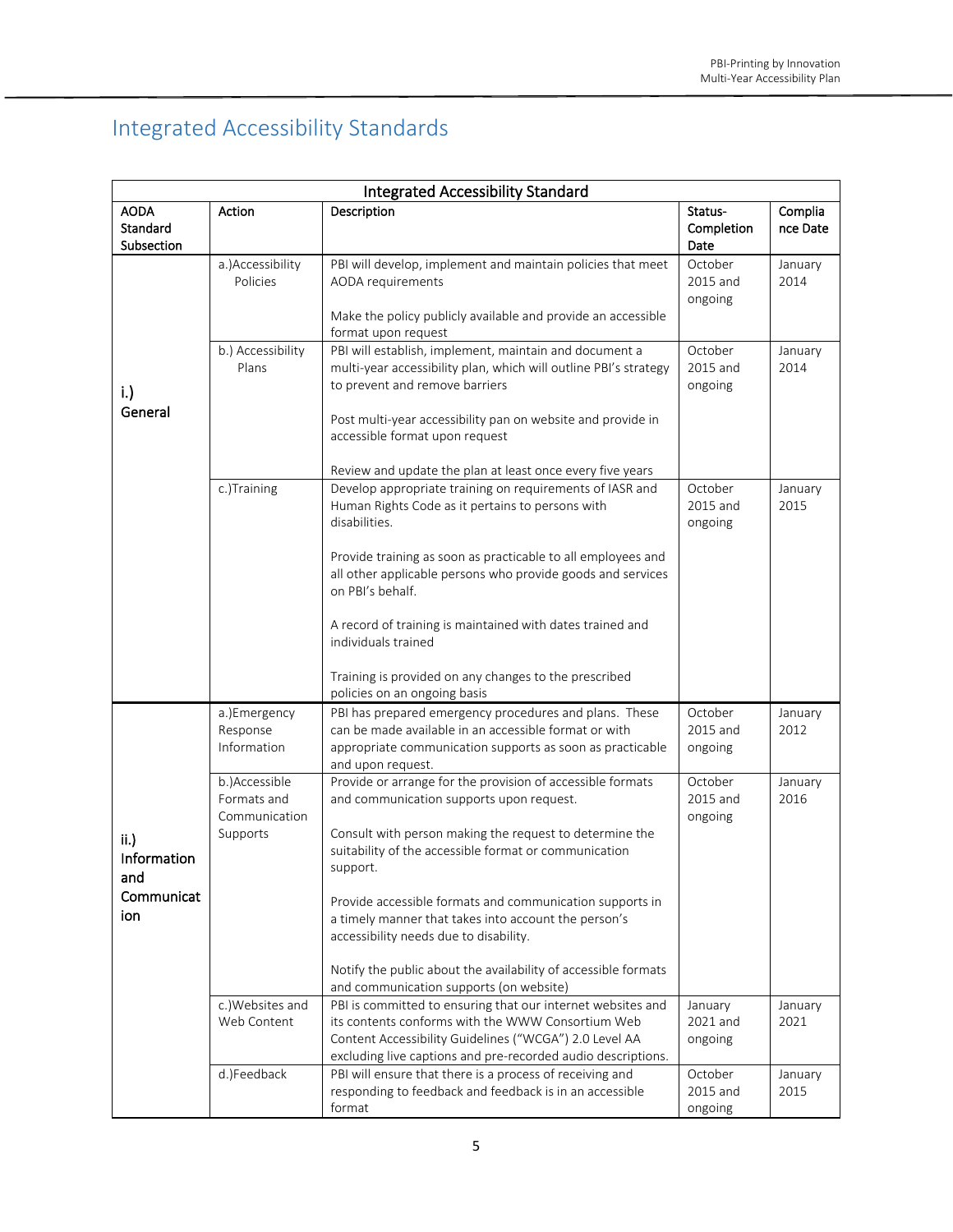| iii.)      | a.)Recruitment                                                 | PBI will ensure that both employees and the public are<br>aware that accommodations are available                                                                                                                                                                                                                                                                | October<br>2015 and<br>ongoing | January<br>2016 |
|------------|----------------------------------------------------------------|------------------------------------------------------------------------------------------------------------------------------------------------------------------------------------------------------------------------------------------------------------------------------------------------------------------------------------------------------------------|--------------------------------|-----------------|
| Employment |                                                                | Review and modify as necessary any existing recruiting<br>policies, procedures and processes                                                                                                                                                                                                                                                                     |                                |                 |
|            |                                                                | PBI will add to job postings and website that<br>accommodation is available to applicants with disabilities                                                                                                                                                                                                                                                      |                                |                 |
|            |                                                                | PBI will include the availability of accommodation as part of<br>the notice when scheduling an interview                                                                                                                                                                                                                                                         |                                |                 |
|            |                                                                | When a selected applicant requests an accommodation, PBI<br>will consult with the applicant and arrange for provision of<br>suitable accommodations in a manner that takes into<br>account the applicant's accessibility needs due to disability                                                                                                                 |                                |                 |
|            |                                                                | When making an offer of employment, PBI will notify the<br>successful applicant of its policies for accommodating<br>employees with disabilities. This will include notification of<br>policies on accommodating employees with disabilities in<br>offer of employment letters                                                                                   |                                |                 |
|            | b.)Informing<br>Employees of<br>Supports                       | Inform employees and new hires on policies supporting<br>employees with disabilities                                                                                                                                                                                                                                                                             | October<br>2015 and<br>ongoing | January<br>2016 |
|            |                                                                | Incorporate supporting policies as part of the Orientation<br>for new employees                                                                                                                                                                                                                                                                                  |                                |                 |
|            |                                                                | Keeping employees up-to-date on changes to existing<br>policies on job accommodations with respect to disability                                                                                                                                                                                                                                                 |                                |                 |
|            |                                                                | Where an employee with a disability requests it, arrange<br>and provide for provisions of suitable accessible formats<br>and communication supports                                                                                                                                                                                                              |                                |                 |
|            | c.)Workplace<br>Emergency<br>Response<br>Information           | Individualized workplace emergency response information<br>procedures will be developed for any employees who may<br>acquire a disability                                                                                                                                                                                                                        | October<br>2015 and<br>ongoing | January<br>2012 |
|            |                                                                | PBI will provide assistance to specific disabled employees<br>with the disabled employee's prior consent, to help them<br>evacuate the workplace in case of an emergency or disaster.<br>These plans will be set out in an individualized emergency<br>plan for the employee. Those providing assistance will be<br>trained with any required assistive devices. |                                |                 |
|            |                                                                | These individualized emergency plans will be communicated<br>to the employee's respective manager on an as needed<br>basis                                                                                                                                                                                                                                       |                                |                 |
|            | d.)Documented<br>Individual<br>Accommodation<br>Plan/Return to | PBI's existing policy includes steps that will accommodate<br>an employee with a disability and to facilitate an employee's<br>return to work after absenteeism due to disability                                                                                                                                                                                | October<br>2015 and<br>ongoing | January<br>2016 |
|            | <b>Work Process</b>                                            | Individual accommodation plans for employees with<br>disabilities will be developed and documented. The<br>employee will participate in the plan and will be assessed on<br>an individual basis. The frequency of review will be<br>determined and updated. The format of the plan will take<br>into account the employee's accessible needs. Any                |                                |                 |